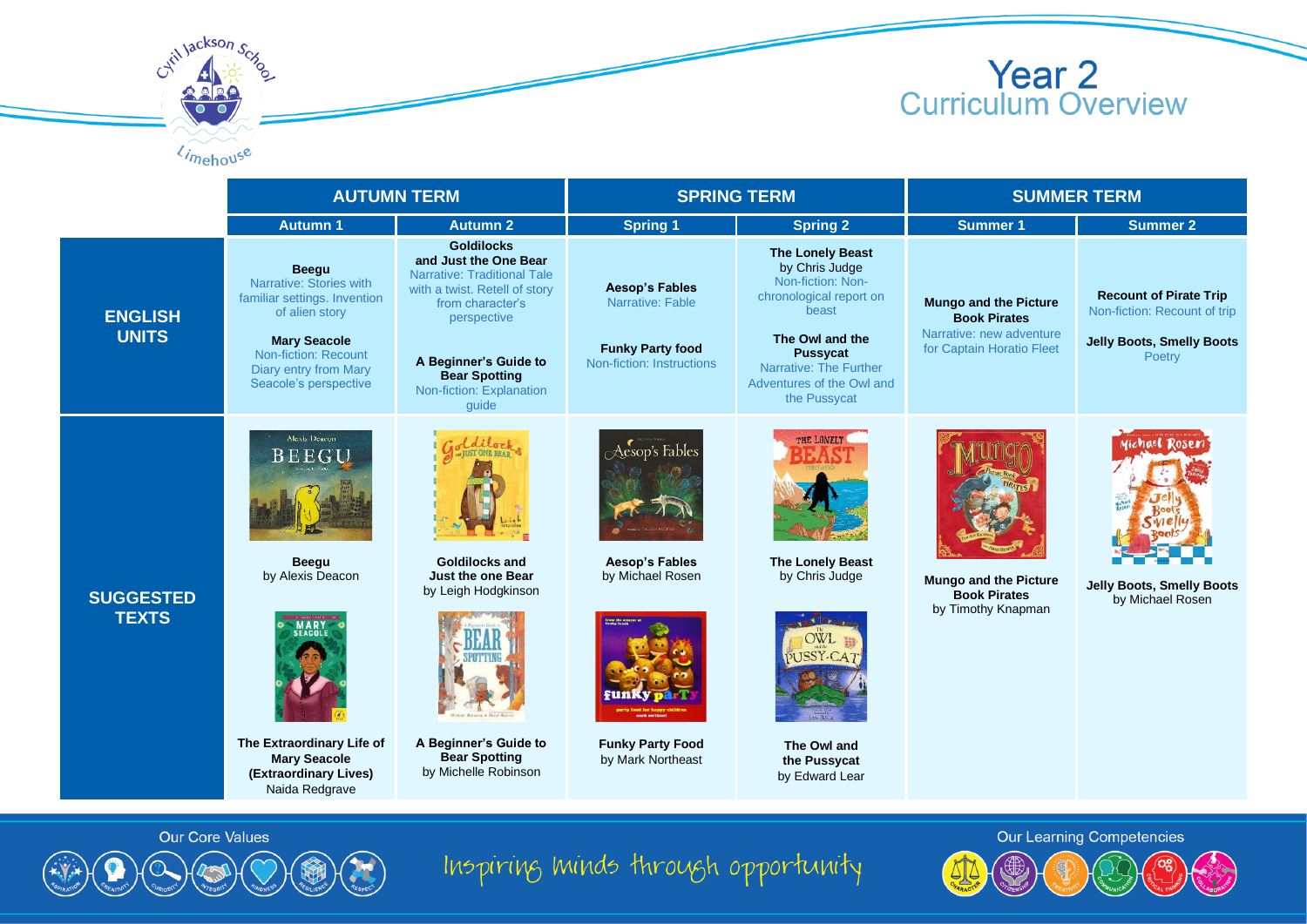

|                                               | <b>AUTUMN TERM</b>                                                                                                                                                                                                                                                                                  |                                                                                                                                                   | <b>SPRING TERM</b>                                                                                                                         |                                                                                                                         | <b>SUMMER TERM</b>                                                                                         |                                                                                                                                                                 |  |
|-----------------------------------------------|-----------------------------------------------------------------------------------------------------------------------------------------------------------------------------------------------------------------------------------------------------------------------------------------------------|---------------------------------------------------------------------------------------------------------------------------------------------------|--------------------------------------------------------------------------------------------------------------------------------------------|-------------------------------------------------------------------------------------------------------------------------|------------------------------------------------------------------------------------------------------------|-----------------------------------------------------------------------------------------------------------------------------------------------------------------|--|
|                                               | <b>Autumn1</b>                                                                                                                                                                                                                                                                                      | <b>Autumn 2</b>                                                                                                                                   | <b>Spring 1</b>                                                                                                                            | <b>Spring 2</b>                                                                                                         | Summer 1                                                                                                   | <b>Summer 2</b>                                                                                                                                                 |  |
|                                               |                                                                                                                                                                                                                                                                                                     |                                                                                                                                                   |                                                                                                                                            | The Owl<br>The Owl<br>Pussy-cat<br>The Further Adventure of<br>The Owl and the<br><b>Pussycat</b><br>by Julia Donaldson |                                                                                                            |                                                                                                                                                                 |  |
| <b>MATHS</b>                                  | Number and place<br>$\bullet$<br>value<br>Number: Addition &<br>$\bullet$<br>Subtraction                                                                                                                                                                                                            | Measurement - length<br>and mass<br><b>Statistics</b><br>$\bullet$<br>Number: Multiplication<br>& Division                                        | <b>Measurement: Money</b><br>Geometry: properties of<br>shape                                                                              | <b>Fractions</b><br>$\bullet$<br>Gaps & investigations<br>$\bullet$<br>weeks                                            | <b>Assess &amp; Review</b><br>$\bullet$<br>Measurement: Time<br>$\bullet$                                  | Number: Addition &<br>$\bullet$<br>Subtraction<br><b>Number: Multiplication</b><br>$\bullet$<br>& Division<br>Measurement:<br>Capacity, Volume &<br>Temperature |  |
| <b>SCIENCE</b>                                | <b>Seasonal Changes</b>                                                                                                                                                                                                                                                                             |                                                                                                                                                   |                                                                                                                                            |                                                                                                                         |                                                                                                            |                                                                                                                                                                 |  |
|                                               | Animals including Humans                                                                                                                                                                                                                                                                            | <b>Everyday Materials</b>                                                                                                                         | Plants                                                                                                                                     |                                                                                                                         | Living Things and their<br><b>Habitats</b>                                                                 | Animals including humans                                                                                                                                        |  |
| <b>VISITS/VISITORS</b><br><b>THEMED WEEKS</b> | <b>Black History Month:</b><br>$\bullet$<br>Mary Seacole<br><b>Local Environment</b><br>$\bullet$<br>Walk<br>Ragged School<br>$\bullet$<br>Museum<br>• Freshwater Theatre<br>visit - Mary Seacole<br><b>William Morris Gallery</b><br>$\bullet$<br>Seasonal diary walk:<br>$\bullet$<br>nature hunt | Remembrance Day<br>Winters Art Day<br><b>Local Environment</b><br>Walk: Church trip<br>KS1 choir trip<br>$\bullet$<br>Pantomime trip<br>$\bullet$ | • Science Week<br><b>Local Environment</b><br>Walk<br>• Mosque trip/ Muslim<br>visitor<br>Seasonal diary: walk<br>$\bullet$<br>nature hunt | <b>Book Week</b><br>$\bullet$<br><b>Local Environment</b><br>Walk                                                       | <b>Maths Week</b><br><b>Local Environment</b><br>Walk<br>Seasonal diary walk -<br>$\bullet$<br>nature hunt | • Sports Day<br><b>Healthy Schools Week</b><br><b>Local Environment</b><br>Walk<br>Local area walk<br>$\bullet$<br>KS1 performance                              |  |
| <b>HISTORY</b>                                | Victorians                                                                                                                                                                                                                                                                                          |                                                                                                                                                   |                                                                                                                                            |                                                                                                                         | Significant explorers -<br>Christopher Columbus and<br>Amelia Earhart                                      |                                                                                                                                                                 |  |





Inspiring minds through opportunity

**Our Learning Competencies**